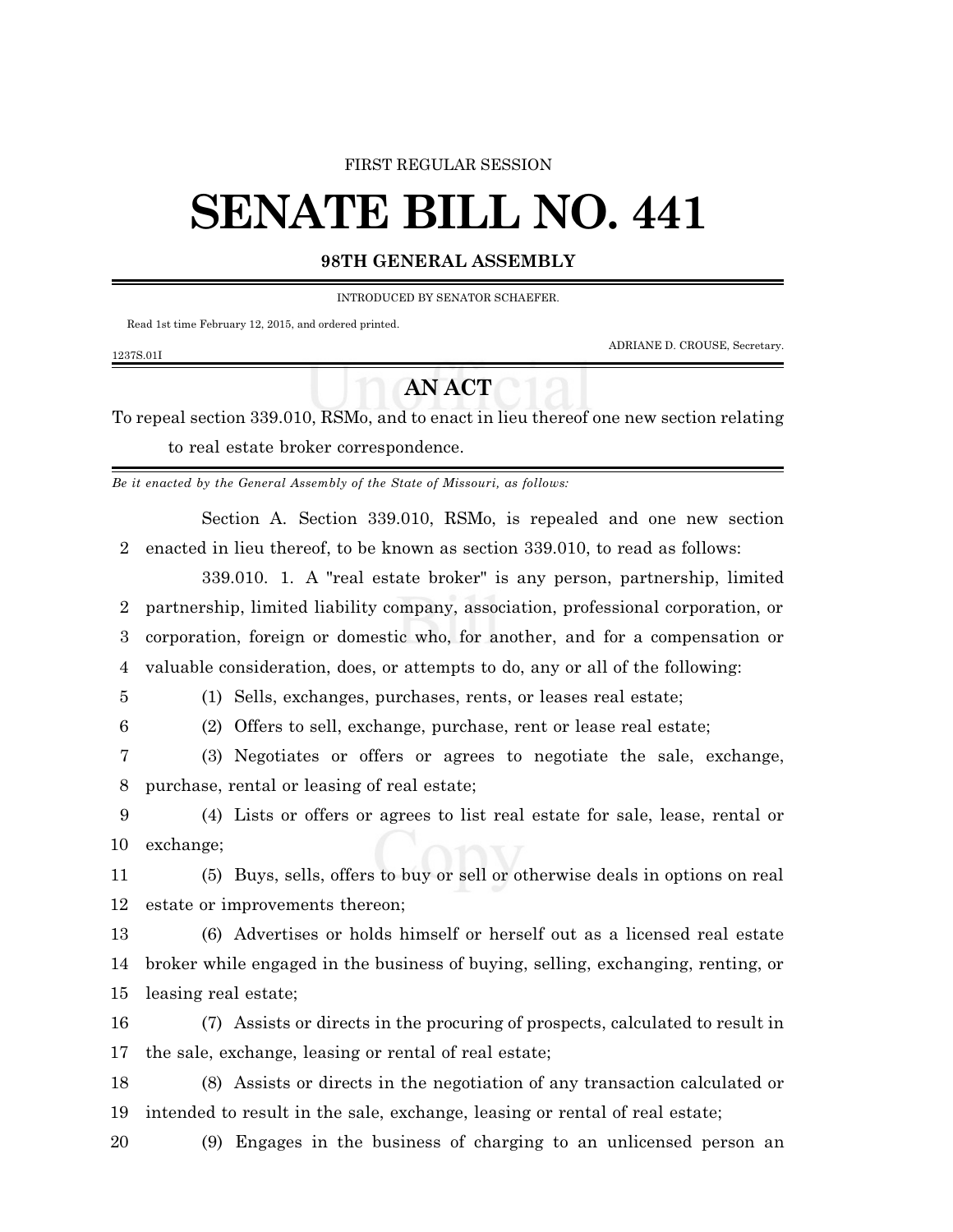advance fee in connection with any contract whereby the real estate broker undertakes to promote the sale of that person's real estate through its listing in a publication issued for such purpose intended to be circulated to the general public;

 (10) Performs any of the foregoing acts on behalf of the owner of real estate, or interest therein, or improvements affixed thereon, for compensation.

 2. A "real estate salesperson" is any person, partnership, limited partnership, limited liability company, association, professional corporation, or corporation, domestic or foreign who for a compensation or valuable consideration becomes associated, either as an independent contractor or employee, either directly or indirectly, with a real estate broker to do any of the things above mentioned. The provisions of sections 339.010 to 339.180 and sections 339.710 to 339.860 shall not be construed to deny a real estate salesperson who is compensated solely by commission the right to be associated with a broker as an independent contractor.

 3. A "real estate broker-salesperson" is any person, partnership, limited partnership, limited liability company, association, professional corporation, or corporation, domestic or foreign, who has a real estate broker license in good standing, who for a compensation or valuable consideration becomes associated, either as an independent contractor or employee, either directly or indirectly, with a real estate broker to do any of the things above mentioned. A real estate broker-salesperson may not also operate as a real estate broker. The provisions of sections 339.010 to 339.180 and sections 339.710 to 339.860 shall not be construed to deny a real estate salesperson who is compensated solely by commission the right to be associated with a broker as an independent contractor. 4. The term "commission" as used in sections 339.010 to 339.180 and sections 339.710 to 339.860 means the Missouri real estate commission.

 5. "Real estate" for the purposes of sections 339.010 to 339.180 and sections 339.710 to 339.860 shall mean, and include, leaseholds, as well as any other interest or estate in land, whether corporeal, incorporeal, freehold or nonfreehold, and the real estate is situated in this state.

 6. "Advertising" shall mean any communication, whether oral or written, between a licensee or other entity acting on behalf of one or more licensees and the public, and shall include, but not be limited to, business cards, signs, insignias, letterheads, radio, television, newspaper and magazine ads, internet advertising, websites, display or group ads in telephone directories, and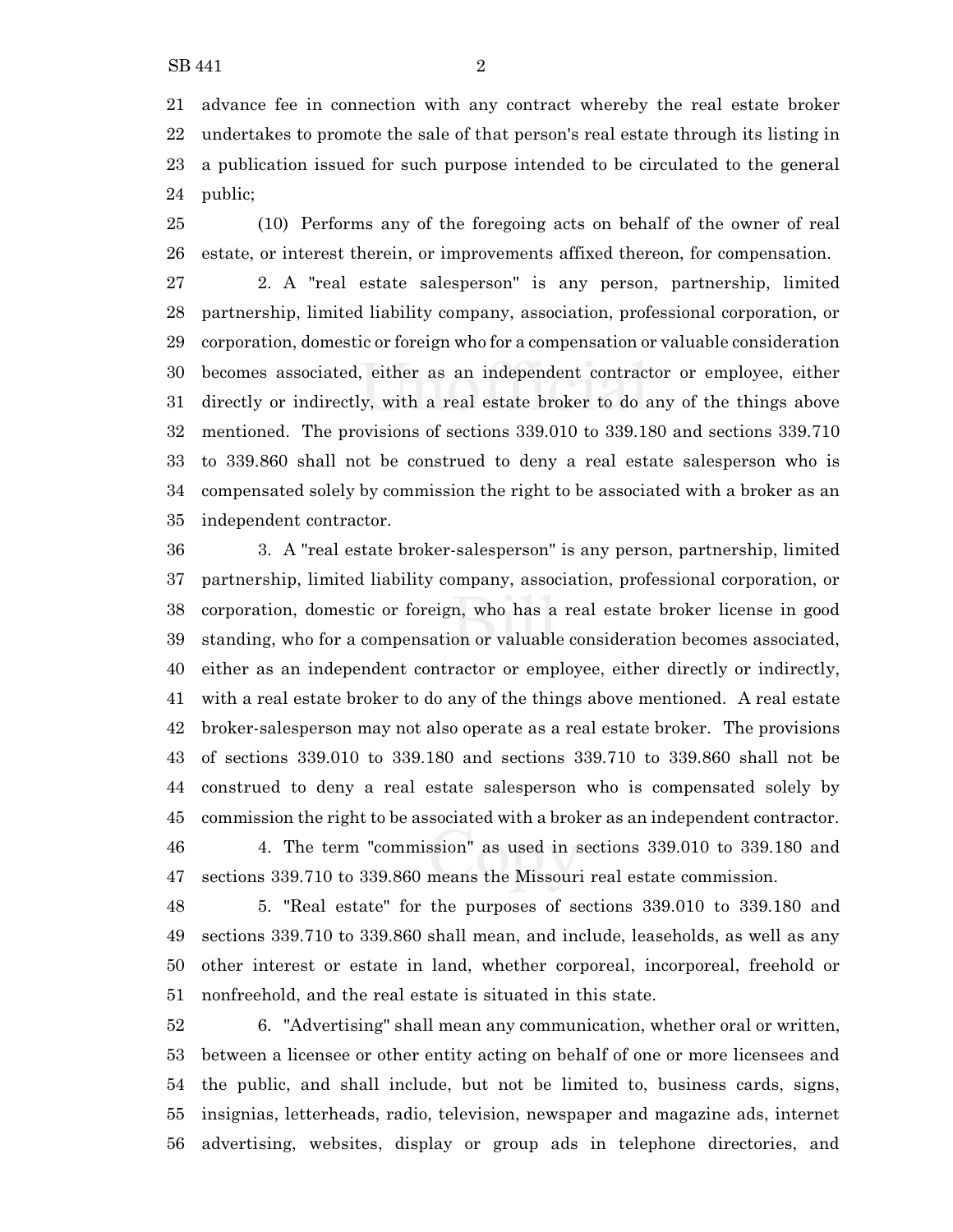billboards.

 7. **"Correspondence" shall mean any written or electronic communication but shall exclude any communication that is ephemeral in nature. Ephemeral information includes text messages, instant message, and any other information or communication which is not designed to be retained or create a permanent record for use in any transaction calculated or intended to result in the sale, exchange, leasing, or rental of real estate.**

 **8.** The provisions of sections 339.010 to 339.180 and sections 339.710 to 339.860 shall not apply to:

 (1) Any person, partnership, limited partnership, limited liability company, association, professional corporation, or corporation who as owner, lessor, or lessee shall perform any of the acts described in subsection 1 of this section with reference to property owned or leased by them, or to the regular employees thereof;

(2) Any licensed attorney-at-law;

(3) An auctioneer employed by the owner of the property;

 (4) Any person acting as receiver, trustee in bankruptcy, administrator, executor, or guardian or while acting under a court order or under the authority of a will, trust instrument or deed of trust or as a witness in any judicial proceeding or other proceeding conducted by the state or any governmental subdivision or agency;

 (5) Any person employed or retained to manage real property by, for, or on behalf of the agent or the owner of any real estate shall be exempt from holding a license, if the person is limited to one or more of the following activities: (a) Delivery of a lease application, a lease, or any amendment thereof, to any person;

 (b) Receiving a lease application, lease, or amendment thereof, a security deposit, rental payment, or any related payment, for delivery to, and made payable to, a broker or owner;

 (c) Showing a rental unit to any person, as long as the employee is acting under the direct instructions of the broker or owner, including the execution of leases or rental agreements;

 (d) Conveying information prepared by a broker or owner about a rental unit, a lease, an application for lease, or the status of a security deposit, or the payment of rent, by any person;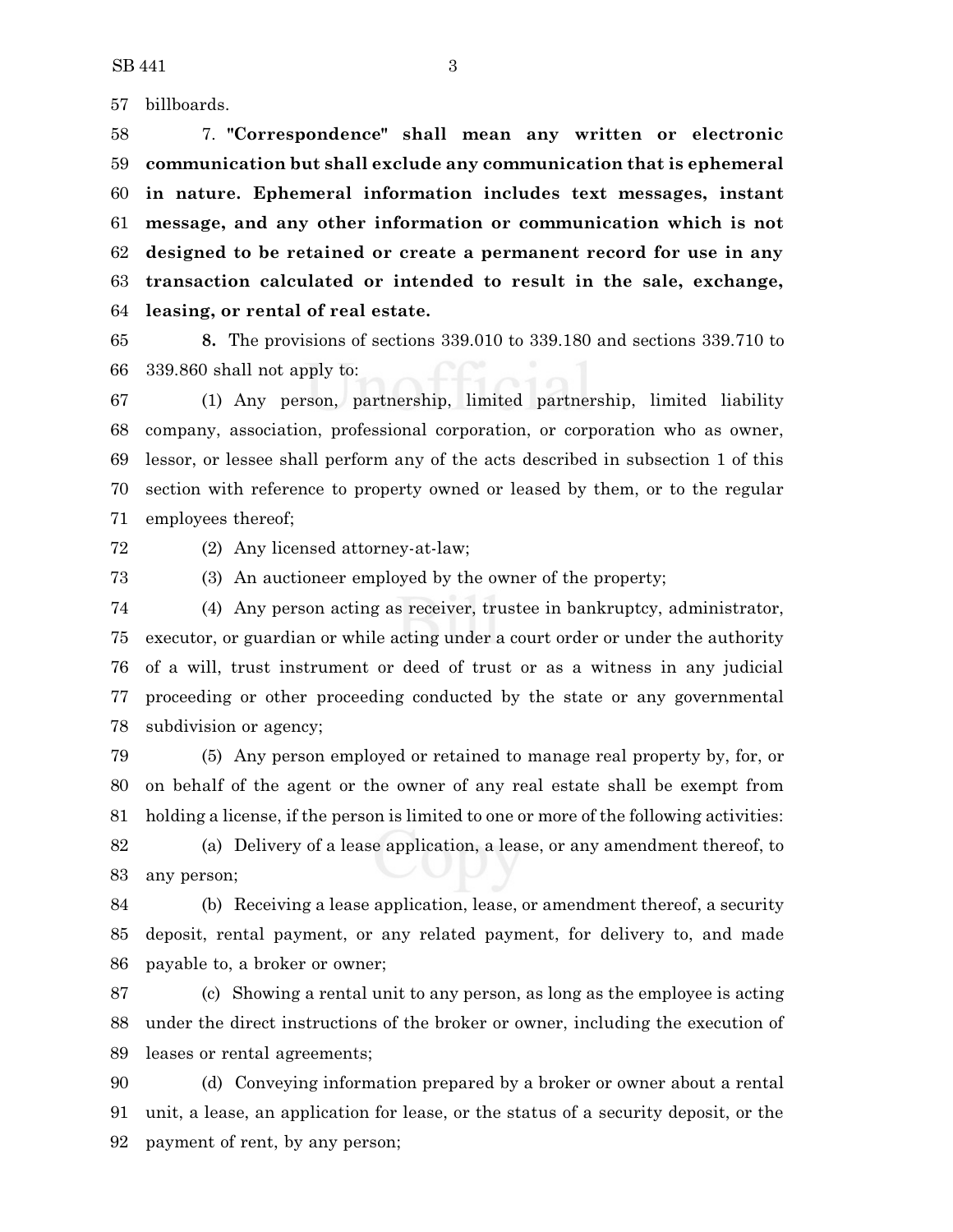(e) Assisting in the performance of brokers' or owners' functions, administrative, clerical or maintenance tasks;

 (f) If the person described in this section is employed or retained by, for, or on behalf of a real estate broker, the real estate broker shall be subject to discipline under this chapter for any conduct of the person that violates this chapter or the regulations promulgated thereunder;

 (6) Any officer or employee of a federal agency or the state government or any political subdivision thereof performing official duties;

 (7) Railroads and other public utilities regulated by the state of Missouri, or their subsidiaries or affiliated corporations, or to the officers or regular employees thereof, unless performance of any of the acts described in subsection 1 of this section is in connection with the sale, purchase, lease or other disposition of real estate or investment therein unrelated to the principal business activity of such railroad or other public utility or affiliated or subsidiary corporation thereof;

 (8) Any bank, trust company, savings and loan association, credit union, insurance company, mortgage banker, or farm loan association organized under the laws of this state or of the United States when engaged in the transaction of business on its own behalf and not for others;

 (9) Any newspaper, magazine, periodical, internet site, internet communications, or any form of communications regulated or licensed by the Federal Communications Commission or any successor agency or commission whereby the advertising of real estate is incidental to its operation;

(10) Any developer selling Missouri land owned by the developer;

 (11) Any employee acting on behalf of a nonprofit community, or regional economic development association, agency or corporation which has as its principal purpose the general promotion and economic advancement of the community at large, provided that such entity:

 (a) Does not offer such property for sale, lease, rental or exchange on behalf of another person or entity;

 (b) Does not list or offer or agree to list such property for sale, lease, rental or exchange; or

 (c) Receives no fee, commission or compensation, either monetary or in kind, that is directly related to sale or disposal of such properties. An economic developer's normal annual compensation shall be excluded from consideration as commission or compensation related to sale or disposal of such properties; or